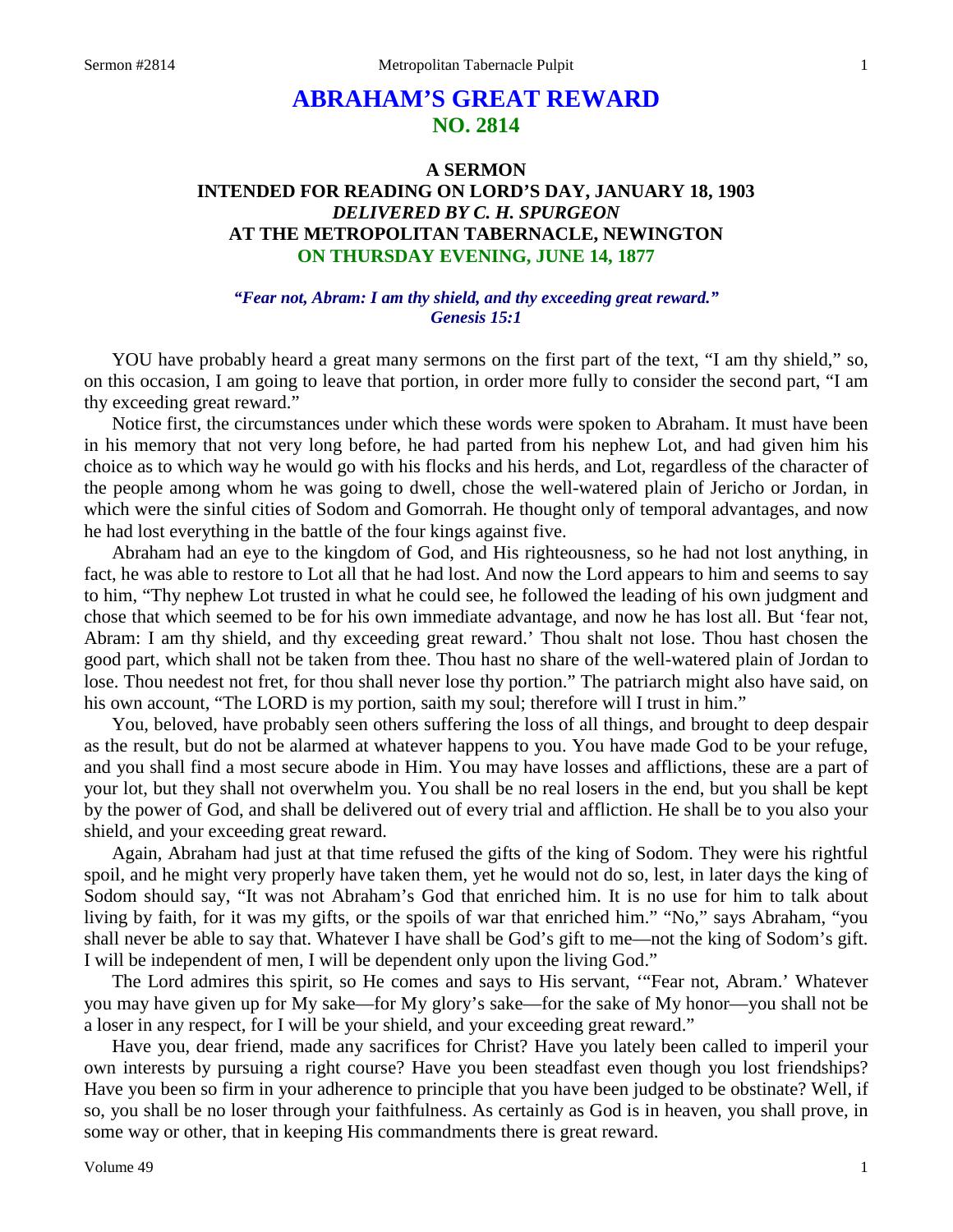It is always a pity when any of the children of God begin to think that they can be enriched by the king of Sodom, or try to find their portion, in any measure, amongst the ungodly sons of men. God's command to His people is, "Come out from among them, and be ye separate, saith the LORD, and touch not the unclean thing," and His promise to those who do so is, "I will receive you, and will be a Father unto you, and ye shall be my sons and daughters, says the LORD Almighty."

We must also remember that at the time the Lord spoke thus to Abraham, the patriarch was not the possessor of a single foot of the land which had been promised to him. The whole of it was to belong to his posterity, and in God's promise, Abraham held the title-deeds to the freehold. Those who were in possession were but leaseholders, and their lease would soon run out, but at that time, Abraham had not even a foot of ground that he could call his own, and when he wanted a sepulcher, he had to buy the cave of Machpelah, in the field of Ephron, in the presence of the children of Heth.

So, in our text, the Lord seems to say to him, "Abraham, you have no possession in this land, you are a stranger and a foreigner in it, but 'fear not,' I am your portion and your heritage—'thy exceeding great reward.' Although others look upon you as a mere Bedouin wandering about with your flocks and herds, and pitching your tents here today and there tomorrow, with no settled resting place, be not you troubled because of that."

It is the same with us, beloved, for the Lord has been the dwelling place of His people in all generations, even as He was the dwelling place of Abraham, and He would have Abraham know that it was so, and feel that he was not penniless, or landless, for the Lord was his "exceeding great reward."

One other circumstance is worth remembering. Abraham had just been paying tithes to Melchizedek, so now was just the time for the Lord to give him a blessing. Have you ever heard a sermon from the text, "Prove me now herewith, saith the LORD of hosts, if I will not open to you the windows of heaven, and pour you out a blessing, that there shall not be room enough to receive it"? I have read discourses upon that passage, but the singularity of the sermons has consisted in the fact that they were not fairly preached from the text, because it runs thus, "Bring ye all the tithes into the storehouse, that there may be meat in mine house, and prove me now herewith, saith the LORD of hosts."

It was their bringing of the tithes that was to be the test as to the time when the blessing should be given to them, and the proof of God's fidelity to His promise should be seen by the filling of their barns and houses by His bounty. Abraham had paid to Melchizedek, as the representative of the Most High, tithes of all, then came the blessing, "Fear not, Abram: I am thy shield, and thy exceeding great reward."

Solomon's word is still true, "There is that scattereth, and yet increaseth; and there is that withholdeth more than is meet, but it tendeth to poverty." The most impoverishing money in the world is God's money locked up in His own steward's possession—left to canker and to rust amongst the gifts of His providence—not the man's own possession at all, but stolen from his Master, embezzled, that he might accumulate more and more, to die a little richer, and so be unfaithful to his stewardship.

O my brethren, this may seem to some of you a thing about which we ought not to speak, but we will hold our tongue about nothing that is a part of the duty of Christians and the will of the Lord, and since we do believe that many professors bring a curse upon themselves through neglect of this duty, we must speak of it. You will find that in faithfully serving the Lord in this matter, He will give you such a blessing upon your substance that you shall praise His name that ever He taught you the value of selfsacrifice and self-denial, and showed you how to consecrate your substance to Him.

These are the circumstances under which these words were spoken to Abraham. Now let us consider the text itself, "I am thy exceeding great reward," and let us ask, first, *What is this reward?* Secondly, *What are the excellences of this exceeding great reward?* And thirdly, *What then?* 

**I.** First then, let us inquire, WHAT IS THIS REWARD? "I am thy exceeding great reward."

It is not the land of Canaan. That was to be given to Abraham, but that was not his great reward. It is not a posterity, though he pined for it. No, it is not anything that God will give him, it is God Himself. I—I, JEHOVAH—the Hebrew is peculiarly emphatic in setting apart the word, "I, JEHOVAH, am thy exceeding great reward." The Lord Himself is the portion of His people.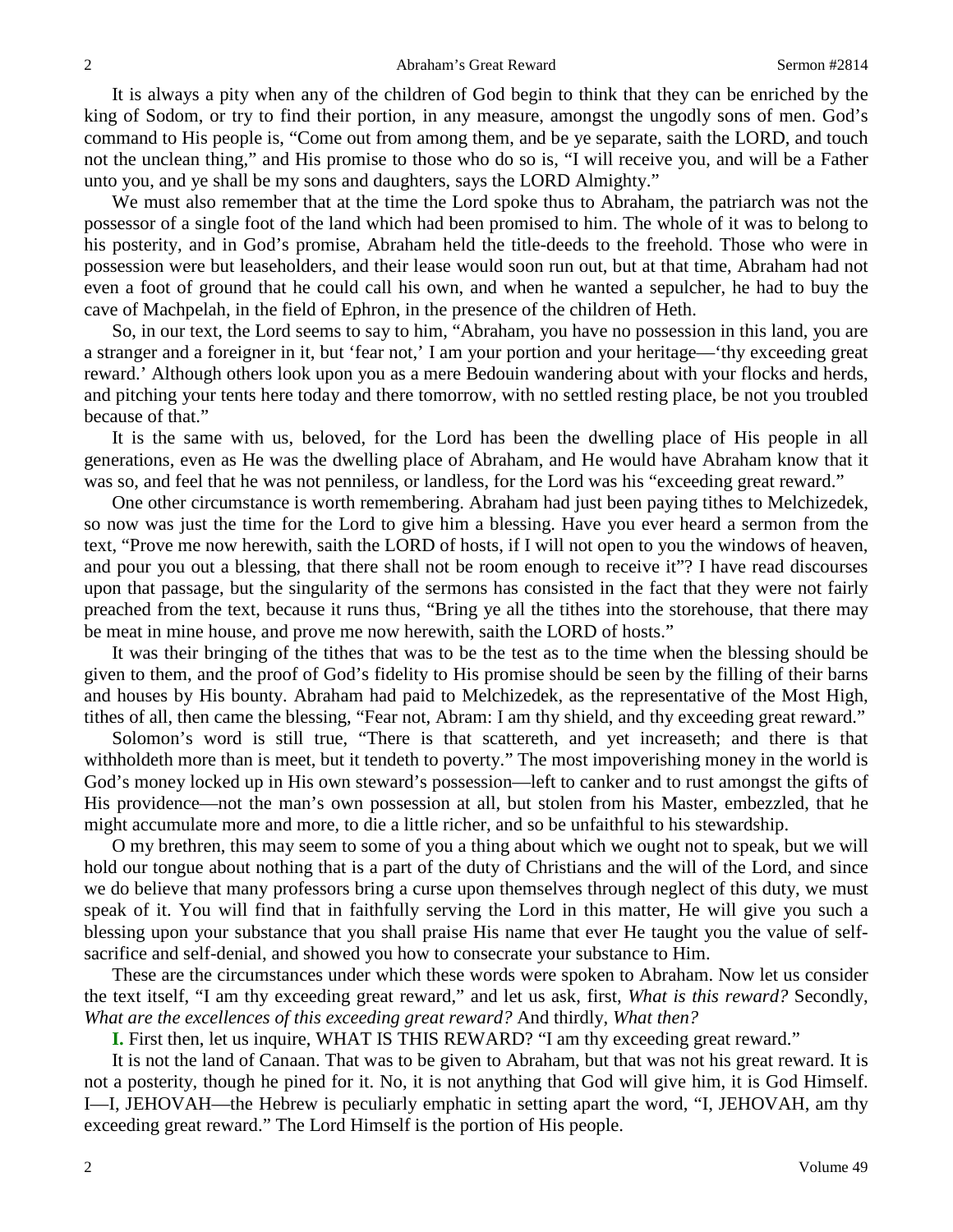When Canaan was divided, there was a lot for Judah, and for Simeon, and for Reuben, and so on, but as for the Levites, the Lord was their portion, and we are like the Levites, so many of us as have believed in the Lord. The Lord is our portion, and He is such a portion as excels everything else that we might have.

I do not think that any human mind can ever grasp the fullness of meaning of these four words, "I am thy reward,"—God Himself the reward of His faithful people. This I feel sure of—that although I can enjoy the sweetness of this text for myself, my feeble lips can never tell even the hundredth part of the precious meaning of it, therefore, my brethren, do not depend upon me, but appropriate the text to yourselves. Be not content for me to cook and carve for you, but come and cut from the joint for yourselves, and cut large slices too. Let each man take to himself all that he needs out of this glorious text as he meditates upon it.

Think what a reward it is for us *even to know God*. Years ago we knew that there was a God, at least, we heard so, but He was a perfect stranger to us. We never recognized Him. Possibly we asked His blessing upon our meals, but it was a mere form. We did not see His hand in everything, in fact, we lived almost as if there was no God. If there had really been no God, probably we should have been all the happier.

But now we know Him. We know that He made the heavens and the earth, that He is the Preserver of men, and we see His hand in every gift of providence. As we walk about the earth, we are accustomed to say, "These are His glorious works. My Father made them all. Here is God's pencil painting each flower. Here is God riding on the wings of the wind, and there is God walking on the waves of the sea. To us, God is everywhere." It has made life so happy—at least, I speak for myself—to feel, "My God is everywhere."

Perhaps you remember that simple story of Mungo Park, when he was lost in Africa, recovering his spirits by looking at a little piece of moss, and admiring its beauty, and saying, "Here is God at work even here," and feeling that, if God was there, He was not really lost, He was still safe enough, for His Father was close at hand. It is worthwhile living when we have come into a practical recognition of God, when we have made the acquaintance of that glorious divine being who filleth all in all. If we never had any reward but this, this would be a great one.

But we have gone on from knowing God to *loving Him*, which is much more. A good man once said, "If God did not love me, yet if He would but allow me to love Him forever, I think that I could not be unhappy." Surely you must know that to love God is a most blessed emotion. To look up to Him in all His excellence and goodness, to admire Him with all your heart, to realize that your lip cannot sufficiently extol Him, or your mind think highly enough of Him—this is a most profitable exercise. The very thought of God, to a man who truly loves Him, is ecstasy. If my eternity could be spent in a dungeon with my heart full of love to God, it could not be an unhappy experience so to live.

But at the back of this, there comes a far greater thing. Brethren, we know that *God loves us*. I never dare to try to speak about this great truth, it is a thing to think over rather than to talk of. I like to get away quietly in a corner, and just try to roll this sweet morsel under my tongue, to suck at it till I draw the very essence out of it—God loves me, or as the hymn puts it—

## *"I am so glad that Jesus loves me."*

For God to think of me is something, for Him to pity me, is more, for Him to help me practically, is more still, but for Him to love me, this is the greatest wonder of all. You know how you, being evil, love your own children, but your Heavenly Father loves you far more. You husbands know how you love your wives, yet there is One who loves His church far more, for He gave Himself for her. God loves you, my brother, God loves you, my sister, if indeed, you have been brought to believe in Jesus, and to know this great truth is to have an "exceeding great reward," because if God loves us, everything must be right.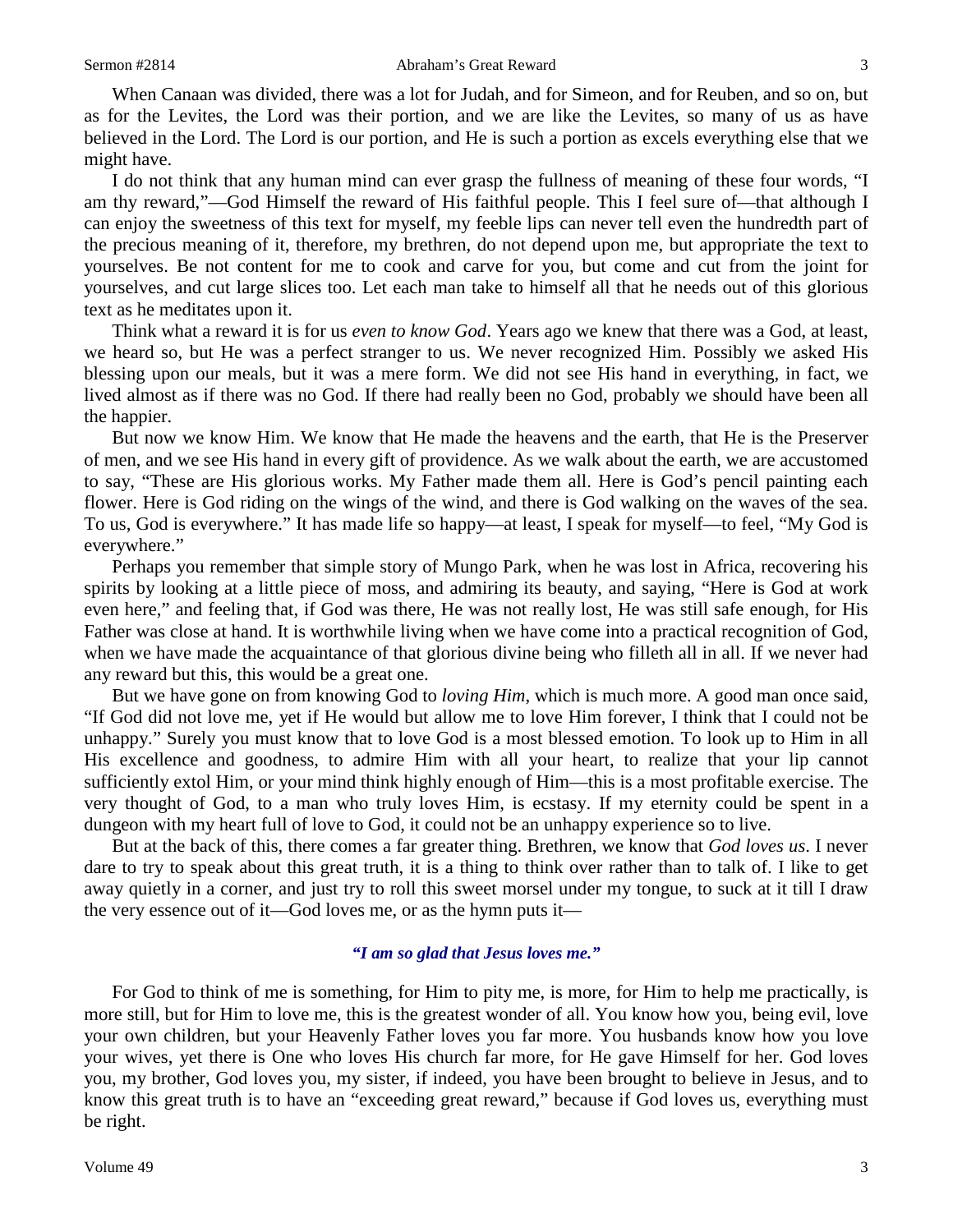I was going on to say what He would do for us, but it seems to be almost too selfish to go into those details, for *as He loves us, what is there that He will not do for us?* Why! He has already done more for us than He ever can do in the future. He has already given to us His greatest gift, for He has given His Son to us, and in so doing He has given us all things.

Your Father loves you, dear child of God, and therefore He will continue to feed you, and clothe you, and teach you, and support you, and preserve you, and educate you, till He has made you meet His blessed face to see, and then you shall no longer be here at school, but go home to dwell in His blessed presence forever and forever. Is not this an "exceeding great reward"—to know God, to love Him, and to be loved by Him? What more can we desire than this?

Yet we have even more than this, for loving God we come to realize that *we have possession of Him*, so that we can say, "This God is our God for ever and ever." We say of Jesus Christ, our Lord and Savior, "My beloved is mine, and I am His." We have bowed before Him, as Thomas did, and cried, "My Lord and my God."

Just think for a minute, dear friends, what the possession of God means. God is yours in everything that He is. His omnipotence is pledged to strengthen you—His omniscience is engaged to direct you. All His attributes are employed on your behalf. He is everywhere present, and therefore, He will show Himself everywhere strong for your defense. He is immutable, so He changes not in His love to you. He is eternal so His mercy endures forever. Even the sterner attributes of God smile upon the saint, His justice, His righteousness, His glory are all on the side of every believer.

You say, "I am poor," but how can you be poor with such a rich Father? You say, "I am heavy of heart because of my low estate." What! with God as yours, with Father, Son, and Spirit yours—the everlasting God, the Creator of heaven and earth, as your Father and your Friend forever and forever, how can you be troubled by reason of the straitness of your circumstances? Brother, chide your heart for its foolishness, end your sighing, and begin to sing. When we have God as our possession, we have an "exceeding great reward."

And the reward seems to grow all the greater as, in the course of years, *God's infinite mercy has transformed us, at least in part, into His likeness*. God is so fully ours that we enter into fellowship with Him, and receive of His sacred influences till we are changed into His image, even by the Lord the Spirit. As you read the story of Abraham, you can see many of the attributes of God reflected in the character of His noble servant.

Now, child of God, you should mourn that you are so little like God, but you should also rejoice that you are already made somewhat like Him, and that when He shall appear, in whom your life is hid, you shall be like He is, for you shall see Him as He is. Oh, it is worthwhile to have lived, is it not, notwithstanding all the cares of life, when this is to be the end of it all? Though man is born unto trouble, as the sparks fly upward, blessed be God for an existence that has for its end that we should be made partakers of the divine likeness, and should be lifted up to be the sons and daughters of the Most High, and dwell with Him in perfection forever.

I thank God for the great truth of the immortality of the soul with all the dreadful risks of everlasting wrath that surround it. It is worth the risk to have the possibility of becoming like God, and we, who have believed in Jesus, have gone beyond the possibility, for we have the earnest and the assurance, the pledge and the token of the good work commenced within us, which, when it is perfected, shall make us like God Himself.

O my soul, bow thyself before the Lord in reverent and adoring gratitude! You were almost like the devil by nature, and what are you even now? You are dust and deity combined, for the Holy Ghost dwells in you! That body of yours must crumble back to dust, and by and by, it shall be refashioned, in glory, and in power, and then, creature as you are, you shall be near and like your God. Is not this an "exceeding great reward" even now to be in process of preparation for so wonderful a climax as that?

I must also mention that God is our "exceeding great reward" in another sense, namely, that *He deigns to visit us, and speak with us.* We have been moved by divine influences. I am, of course,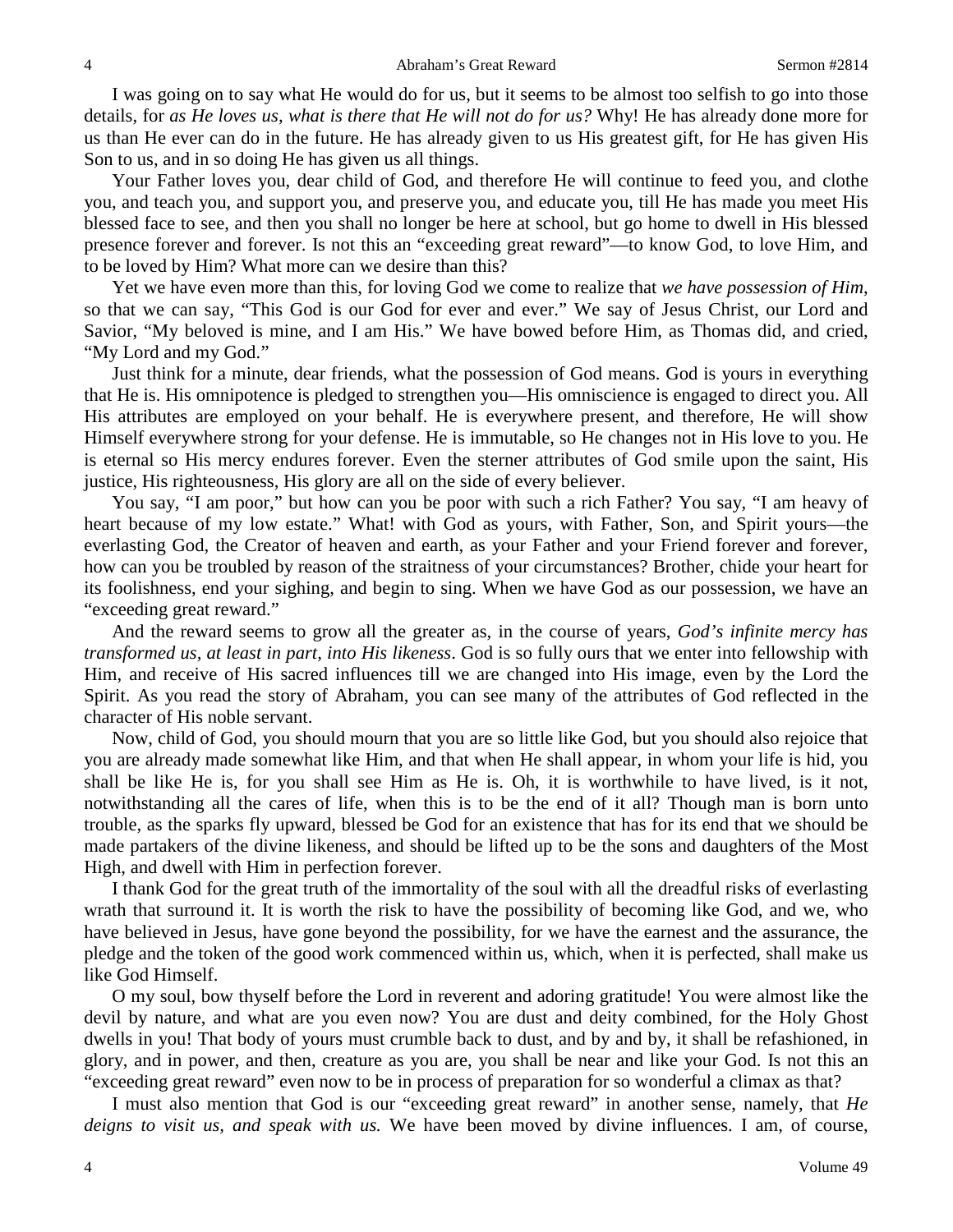#### Sermon #2814 **Abraham's Great Reward** 5

addressing myself only to those who have been born from above, and are believers in the Lord Jesus Christ. Upon you, beloved, God has already bestowed a great reward, for He has raised you from your death of sin, and His Spirit abides in you, fashioning and forming you unto perfection. And the Lord has, I trust, often spoken with you. If not often, whose fault has it been?

Some of us can testify that He has drawn very near to our spirits at times. Do you not remember some happy seasons when you felt that you could not have borne any more delight? I mean, when you were so happy that to have been happier might have made you run the risk of death from excess of joy. Oh, the indescribable bliss, the heavenly joys, of a soul when it feels the love of Christ shed abroad in the heart by the Holy Ghost who is given unto it!

**II.** The time will not allow me to say more on that point, so now I come to inquire, in the second place, WHAT ARE THE EXCELLENCES OF THE GREAT REWARD WHICH IS PROMISED IN THE TEXT?

Notice first, that *it is an infinite reward, "I* am thy reward." Anything earthly that God pleases to give to us, we can take away—carry it off, and house it somewhere. But when God says, *"I* am thy reward," we pause, and look, with mingled wonder, love, and praise. This reward is incomprehensible, who can carry it away? Who can even measure it? Who can fathom the depths of this ocean, or soar to this vast height? God gives to other men health, wealth, fame, pleasure, but to you, beloved, He gives Himself. Their gifts are no more comparable to yours than the darkness is to the sun. In giving you Himself, He has given you all that He is, truly, that is an infinite portion.

Then next, this is *a spiritual reward.* There are some people, who will not value it because of this very excellence, and this may be a test between the regenerate and the unregenerate. The ungodly say, "If God will but give us our barns full of wheat, and our winepress bursting with new wine, if He will only fill our purses with gold, and our houses with all manner of earthly delights, that will be enough for us."

But you, believer, are of another mind, for you have seen through the emptiness and vanity of all material things. You say, "What is the mere pleasure of eating and drinking but that with which a beast is my associate? What if I have honor among my fellow mortals? What is it but so much breath from other men's nostrils—so much clapping of the hands of fools? That is all it really is." What is there beneath the sun that, to a man who is born of God, is worth his stooping down to pick it up?

But when he gets his God, the newborn spirit within him, which hungers with an infinite hunger for the highest good, he says, "Here I have all that I want. Father, Son, and Spirit, blessed Trinity, Thou art mine. My awakened spirit feels that this is a sea in which I can swim forever. This is the element in which I can truly live." To possess God is a great spiritual blessing, so the declaration of the text is true, "I am thy exceeding great reward."

Notice next, that *this is an eternal reward,* for he who has God as his own shall never lose Him, since God changes not, and he shall never exhaust Him, for who would even think that he can drain dry the infinite all-sufficiency of JEHOVAH? If God be yours, you have all for today, tomorrow, for time, for eternity—all for every exigence and circumstance of life—all for the tremendous terrors of the day of judgment—all for the ages of ages that shall never end, what more can you need?

To have God is, also, *most ennobling.* I do not know that there is anything in a great deal of wealth to make a man noble. Many men seem to get more greedy the more money they have, their soul cleaves to their dust. But he who gets God as his own, oh, what a privileged man is he!

Talk of princes, here is a prince indeed. Emperors and great ones of the earth—you may put as many of them as you please in a barrel, but if they are not saved by the grace of God, they are not worthy, in the sight of God, of being compared with the poorest, weakest, most despised of all His people, to whom He is an "exceeding great reward!" O ye great ones of the earth, ye might well be content to become beggars if ye might but have God to be your everlasting portion!

And what *a soul-satisfying portion and reward* this is! If you have God as yours, my soul, sit you down, and see if you can think of anything else, you cannot do so. Try and let your desires ramble over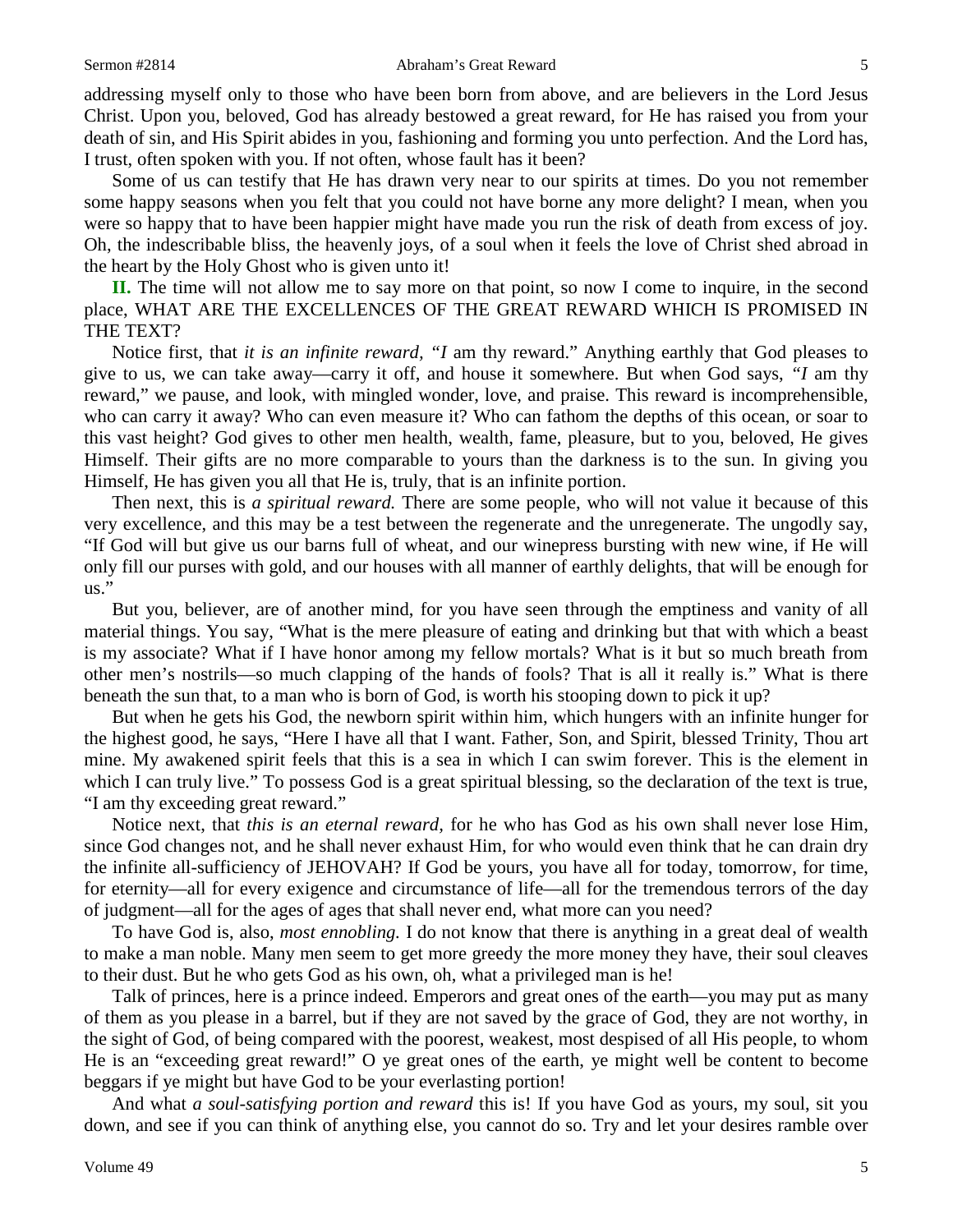other fields, untether them, and give them liberty. But what can they ask for, seek for, wish for, beyond God Himself? There are, alas! some Christians who do not seem to realize the truth of this, and they get dissatisfied with God. You have been serving the Master, my brother or sister, for some months, perhaps it is in the Sunday school that you have been working, but nobody has taken much notice of you, the superintendent has not praised you, so you are discouraged. But remember that when you serve God, He is your reward.

"Oh, but sir! I have been trying to do good in many ways. I have labored hard, but people only misrepresent me." Did you look for your reward in that way? If you did, I am glad that you are disappointed, because God says, *"I* am your reward." To know that you love God, and that He loves you, that He is yours, and you are His—that is reward enough for you.

"Oh, but!" says a minister, "you do not really know how badly I have been treated. I have had many years of service in my congregation, and they are most ungrateful, and do not appreciate me, and even want to get rid of me." But my brother, God does not want to get rid of you, and He will appreciate you, for He loves you with an infinite love. Why did you look to men and women for your reward?

A man may have other rewards if he is content with God as his reward, but he who has any sinister or even secondary aim, in what he does in the cause of God, spoils it all. This is the fly in the precious ointment. We must get rid of everything of this sort, and be just as satisfied to serve God in obloquy and reproach as we are to serve Him amid the acclamations of the multitude.

"It is not easy to do that," says one. No, beloved, nothing is easy that is good, except to God, and you must go to Him to enable you to act so. But never shun a duty because you think it is difficult. Sit you down with your Lord alone, and He will speak to you, and comfort you, and strengthen you. Remember how Elkanah comforted his wife Hannah when she sorrowed because she had no children? "Am not I better to thee than ten sons?"

And as he drew her close to him, and she felt the warm glow of his loving heart, she realized that it was even so, and that gave her rest, and the Lord seems to draw each weary, sad, disappointed laboring one to Him and say, "Am not I better to thee than all the praises of men? Am not I better to thee than wealth? Am not I better to thee than the health that you have lost? Am not I better to thee than all the world beside?"

And what is your answer? Surely it is this, "Whom have I in heaven but thee? and there is none upon earth that I desire beside thee." O God, bring us to that blessed position, and keep us there! Then shall we have drunk in the meaning of our text, "I am thy shield, and thy exceeding great reward."

**III.** My third question is, WHAT THEN? As God is our exceeding great reward, what then?

First, it is quite clear that *the rewards which are given to believers are of grace, and not of debt*. Do you not see that in the text? Look at it again, and you will perceive it at once. If God is the reward of His people, it is not possible that any being could ever deserve to have God as his reward. It is very possible that a man should deserve the esteem of his fellow men, and I think that most people deserve what they really earn. It would be well if some could have more than they receive, wages are often less than they should be. We may deserve more money than we get, but there is nobody who ever deserved God.

To deserve heaven, has never been possible yet, but even if it had been, that would not be so much as deserving God. This is too big a portion to ever come to us on the ground of law, and merit, and good works, so when the Lord says, "I am thy reward," it must be all of grace, and there is no possibility of earning this reward. When the men went into the vineyard, and agreed with the householder for a penny a day, they earned it, but when the reward is God Himself, there is nobody who has ever earned that, or who ever can do so. So, my soul, sing you of free and sovereign grace, let your life-song be—

## *"Free grace and dying love,"—*

because the portion you have received is such as could have come to you on no other terms than those of free, rich, almighty, covenant, everlasting grace, and therefore let God be glorified forever and ever.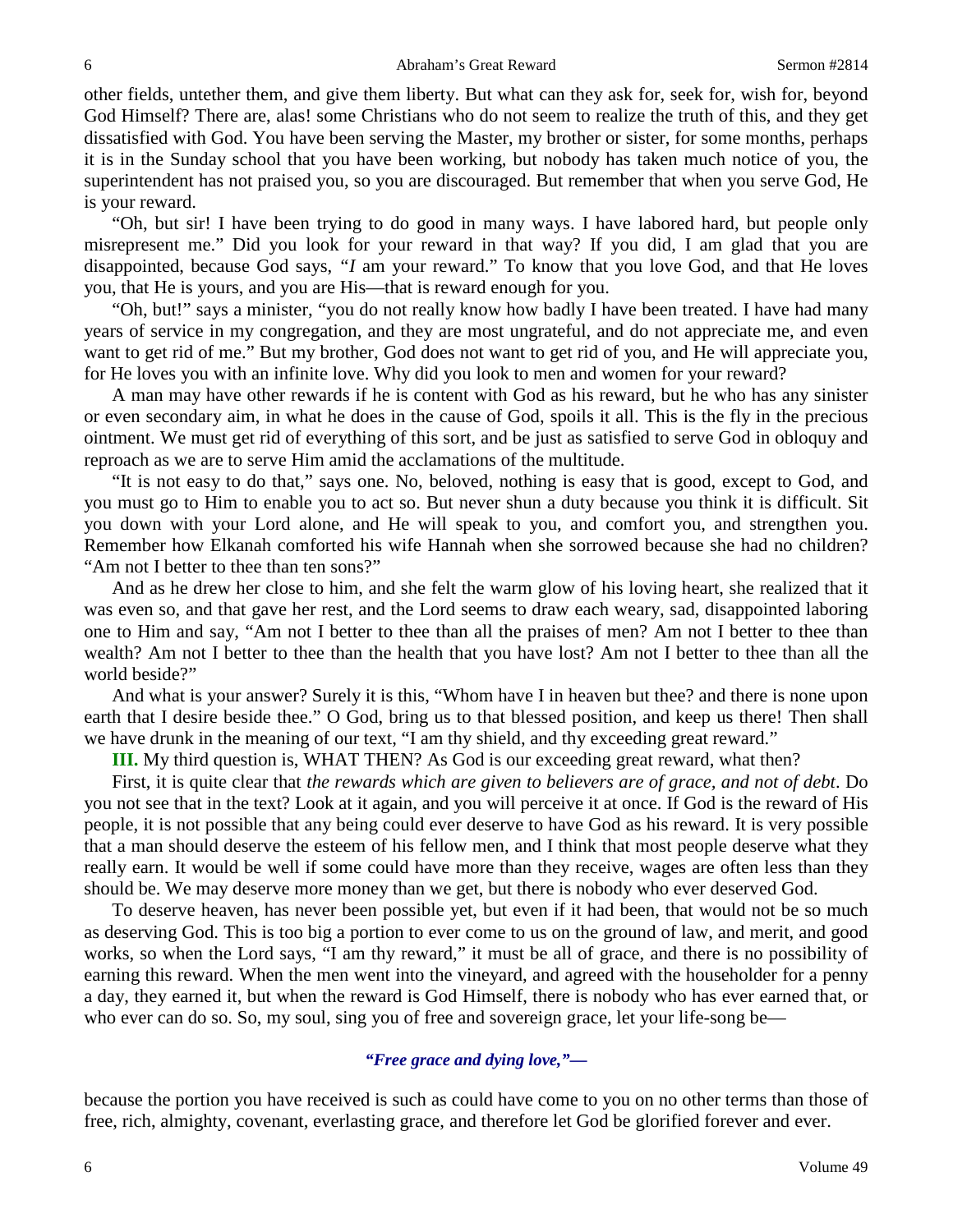I want to call your attention next, to the fact that according to our text, *we hold God on a very sure tenure,* because what a man holds as a reward, he knows to be his own. "Why!" says he, "I won this and I may well hold it fast." Now, brethren, you and I have never deserved God, I have told you that is impossible, but He is as surely ours as if we had earned Him, for He is our reward.

A man, I say again, feels the utmost assurance that anything that comes to him as a reward is really his. Let us feel the same assurance and brave confidence concerning God, and even more than if we stood upon the footing of deservings. "I am thy reward," saith the Lord, then "let no man beguile you of your reward." Hold it fast, let not the devil himself take it from you, or rob you of your joy in it. It is yours so surely and so safely that you may at all times rejoice in it as being yours upon the most certain tenure.

Another practical thought may come in here, *if God be our reward, let us take care that we do really enjoy Him*. Let us exult in Him, and let us not be pining after any other joy. You have to go and live in a lonely place where you will have few encouragements, but you will still have your God, so how can you feel lonely? You are coming down in earthly circumstances, your income is decreasing, but your God is not any less than He was, so you are not really a loser.

One dear friend after another is being taken away from you, there is a great probability that the dearest one you have will soon go to the grave, yet the Lord lives, so blessed be your Rock. Rejoice in Him. Possibly you are soon going to the grave yourself, years are telling upon you, and increasing weakness proves that, ere long, you must put off this tabernacle. Well, even if it is so, He who is your All in all will not die. This world is not your rest or your portion, you are not, therefore, losing your portion, you are going home to it, for the Lord Himself is "thy shield, and thy exceeding great reward."

## **EXPOSITION BY C. H. SPURGEON**

## *GENESIS 14:17-24 AND 15*

**Genesis Chapter 14. Verses 17-18.** *And the king of Sodom went out to meet him after his return from the slaughter of Chedorlaomer, and of the kings that were with him, at the valley of Shaveh, which is the king's dale. And Melchizedek king of Salem brought forth bread and wine: and he was the priest of the most high God.*

One who exercised both the kingship and the priesthood—the only person that we know of who did this, and who, therefore, is a wonderful type of that marvelous King-Priest of whom we read in the  $110<sup>th</sup>$ psalm and in the epistle to the Hebrews.

**19-20.** *And he blessed him, and said, Blessed be Abram of the most high God, possessor of heaven and earth: and blessed be the most high God, which hath delivered thine enemies into thy hand. And he gave him tithes of all.*

It must have been peculiarly refreshing to Abraham to be met by a man of kindred spirit, and one whom he recognized as his superior. No doubt he was weary, though triumphant, and so, just then, the Lord sent him special refreshment, and beloved, how sweet it is to us when the greater Melchizedek meets us! Jesus Christ, our great King-Priest, still meets us, and brings us bread and wine.

Often, the very symbols on His table have been refreshing to us, but their inner meaning has been far more sustaining and comforting to our spirit. There is no food like the bread and wine that our blessed Melchizedek brings forth to us, even His own flesh and blood. Well may we give Him tithes of all that we have. Nay, more, we may say to Him, "Take not tithes, O Lord, but take all!"

**21.** *And the king of Sodom said unto Abram, Give me the persons, and take the goods to thyself.*

They were all Abraham's by right as the spoils of war.

**22-23.** *And Abram said to the king of Sodom, I have lifted up mine hands unto the LORD, the most high God, the possessor of heaven and earth, that I will not take from a thread even to a shoelatchet, and that I will not take any thing that is thine, lest thou shouldest say, I have made Abram rich.*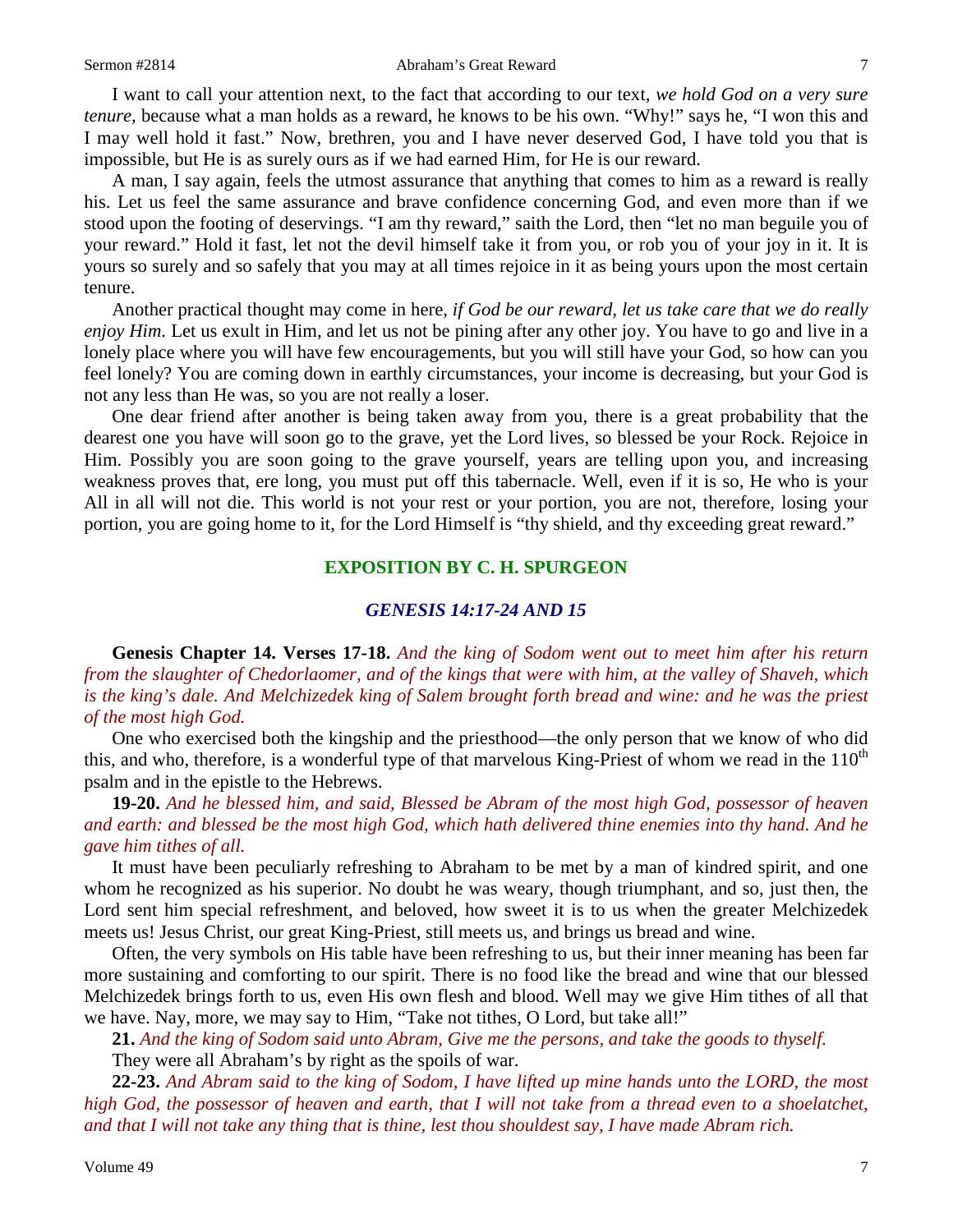Sometimes a child of God will find himself cast, through force of circumstances, into very curious companionship. For the sake of Lot, Abraham had to go and fight the enemies of the king of Sodom, and sometimes, in fighting for religious liberty, we have had to be associated with persons from whom we differ as much as Abraham differed from the king of Sodom, but right must be fought for under all circumstances. Yet, sooner or later, there comes a crucial test in which our true character will be discovered. Shall we personally gain anything by this association? We loathe it even while we recognize that it is needful for the time being, but we have not entered it for the sake of personal gain.

**24.** *Save only that which the young men have eaten, and the portion of the men which went with me, Aner, Eshcol, and Mamre; let them take their portion.*

They had a right to it. What we do ourselves, we do not always expect others to do. There is a higher code of morals for the servant of God than for other men, and we may often think of what they do, and not condemn them, although we could not do the same ourselves, for we are lifted into a higher position as the servant of the Lord.

**Genesis Chapter 15. Verses 1-3.** *After these things the word of the LORD came unto Abram in a vision, saying, Fear not, Abram: I am thy shield, and thy exceeding great reward. And Abram said, Lord GOD, what wilt thou give me, seeing I go childless, and the steward of my house is this Eliezer of Damascus? And Abram said, Behold, to me thou hast given no seed: and, lo, one born in my house is my heir.*

Perhaps he did not doubt the promise, but he wanted to have it explained to him. He may have wondered if it meant that one born in his house, though not his son, was to be his heir, and that through him, the blessing would come. He takes the opportunity of making an inquiry, that he may know how to act. At the same time, there does seem to be a clashing between Abraham's question, "What wilt thou give me?" and the declaration of God, "I am thy shield, and thy exceeding great reward."

There is a great descent from the language of the Lord to that of the most stable believer, and when you and I are even at our best, I have no doubt that if all could be recorded that we think and say, some of our fellow believers would feel that the best of men are but men at the best, and that God's language is after a nobler fashion than ours will ever be, till we have seen His face in glory.

**4-5.** *And, behold, the word of the LORD came unto him, saying, This shall not be thine heir; but he that shall come forth out of thine own bowels shall be thine heir. And he brought him forth abroad, and said, Look now toward heaven, and count the stars, if thou be able to number them: and he said unto him, So shall thy seed be.*

Now was his faith tried indeed, he had no child, he was himself old, and his wife was also old, yet the Lord's promise was, "So shall thy seed be" as the stars of heaven. Could he believe it? He did.

**6.** *And he believed in the LORD; and he counted it to him for righteousness.*

Oh, what a blessing to learn the way of simple faith in God! This is the saving quality in many a life. Look through Paul's list of the heroes of faith, some of them are exceedingly imperfect characters, some we should hardly have thought of mentioning, but they had faith, and although men, in their faulty judgment, think faith to be an inferior virtue, and often scarcely look upon it as a virtue at all, yet, in the judgment of God, faith is the supremest virtue. "This," said Christ, "is the work of God,"—the greatest of all works—"that ye believe on him whom he hath sent." To trust, to believe, this shall be counted to us for righteousness even as it was to Abraham.

**7-8.** *And he said unto him, I am the LORD that brought thee out of Ur of the Chaldees, to give thee this land to inherit it. And he said, Lord GOD, whereby shall I know that I shall inherit it?*

What! Abraham, is not God's promise sufficient for you? O father of the faithful, though you do believe, and are counted as righteous through believing, do you still ask, "Whereby shall I know?" Ah, beloved! faith is often marred by a measure of unbelief, or if not quite unbelief, yet there is a desire to have some token, some sign, beyond the bare promise of God.